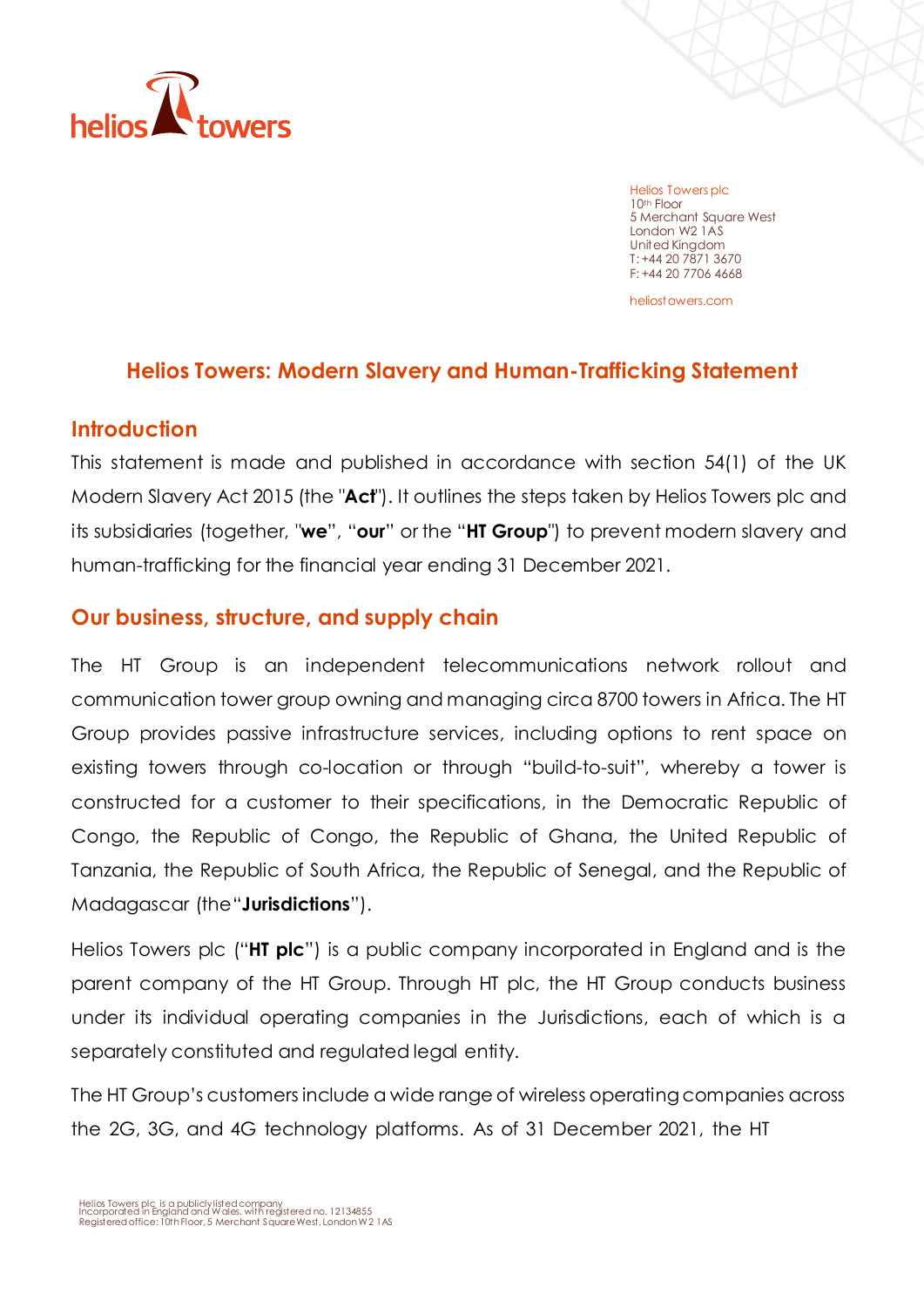Group employs 560 direct employees in permanent, fixed-term, and temporary contract positions. We also support the employment of approximately 9,000 partners and contractors.

The HT Group's supply chain includes procurement services, which manage the provision of goods and services. Typically, the HT Group procures generators, rectifiers, solar and hybrid power units, telecom towers, fuel, and other related products. In terms of services, the HT Group invests in site and tower maintenance as well as civil construction, tower strengthening, and security arrangements. The HT Groupmaintains a central supply chain function to manage the tendering processes and negotiations with key suppliers, with support teams in each of the Jurisdictions.

- We spend approximately **\$320 million** through work with over **1000** suppliers worldwide to meet the needs of customers and our business;
- **72%** of our spend is on local suppliers

## **Our principles and values**

Modern Slavery is a serious crime that violates fundamental human rights by holding individuals in slavery or servitude, requiring people to perform forced or compulsory labour, and the human-trafficking of people for exploitation.

We have a zero tolerance approach to slavery and human-trafficking, and we are committed to ensuring that no slavery or human-trafficking is taking place within our supply chain or in any part of our business. We expect all those connected to our supplier networks, involved in procurement for the HT Group, and/ or any other part of our business, to comply with this approach.

The HT Group is committed to acting ethically and with integrity. We conduct our business relationships in such a manner by developing and enforcing effective systems and controls to ensure slavery and human trafficking are not taking place. We work to the highest professional standards and seek to comply with all laws, regulations, and rules applicable to our business. We take our corporate and social responsibilities seriously, and we expect the same high standards from those with whom we conduct business.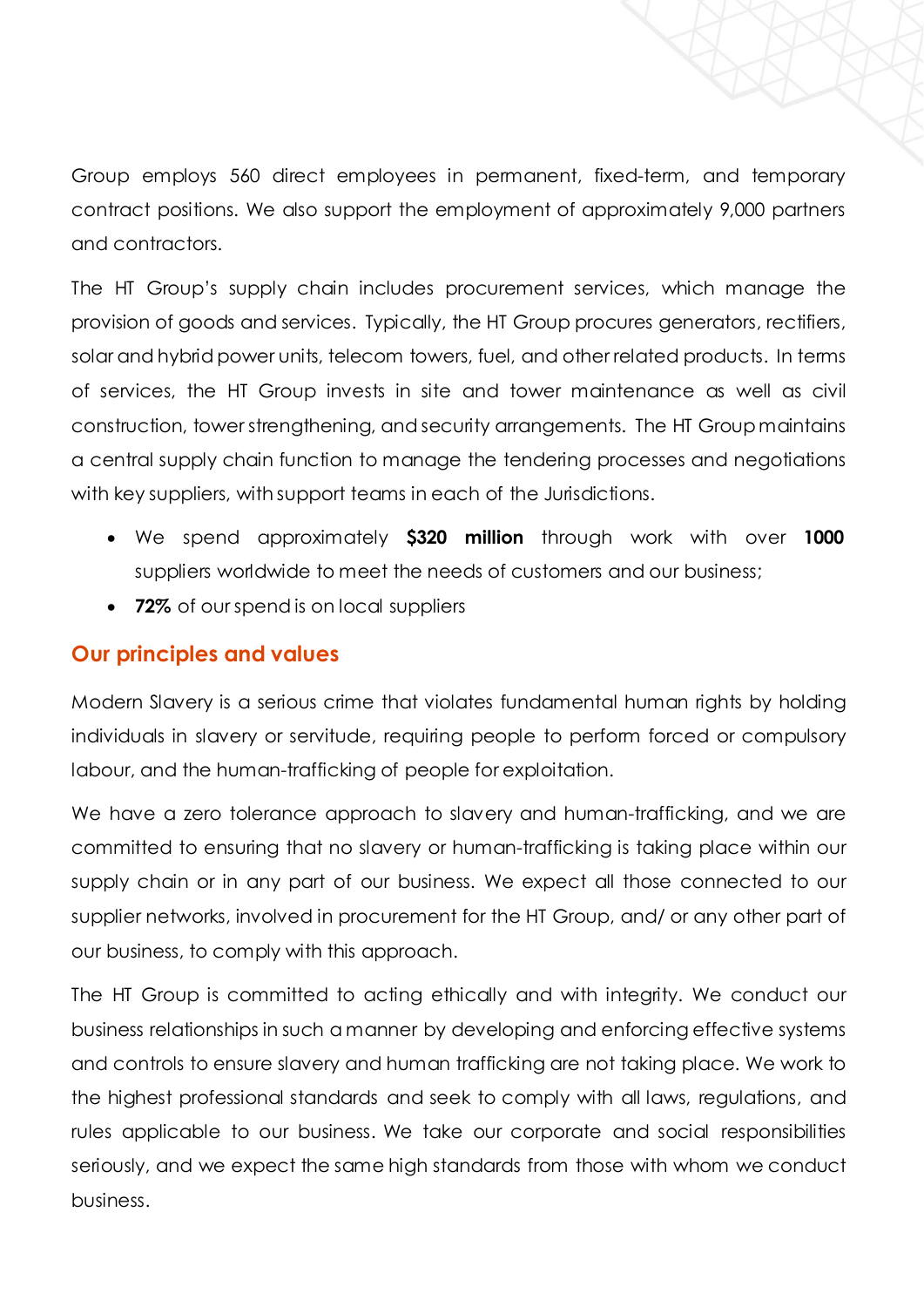We expect all third parties with whom we conduct business to respect and promote universal human rights as stated in the United Nations Universal Declaration of Human Rights, and to abide by the conventions of the International Labour Organisation, UNICEF, and other applicable laws prohibiting slavery and human trafficking.

In 2021, we worked with an external consultancy to assess our principal human rights impacts and risks. We also developed a dedicated Human Rights Policy detailing these impacts and our approach to managing them. [Human Rights Policy.](https://www.heliostowers.com/media/2024/ht-human-rights-policy-2021.pdf)

## **Our policies**

The Helios Towers [Code of Conduct,](https://www.heliostowers.com/media/1723/the-helios-towers-code-of-conduct.pdf) updated in 2020, applies to all employees in all of our Jurisdictions and emphasises working with our communities to create sustainable growth that benefits all. In addition to our [Code of Conduct,](https://www.heliostowers.com/media/1723/the-helios-towers-code-of-conduct.pdf) we have integrated various procurement, supply chain and HR policies and procedures to manage, mitigate and minimise the risk of any modern slavery and human trafficking  $\alpha \dot{\alpha}$  Our key policies in this respect are our:

- Integrity Policy (incorporating a section on Anti-Slavery);
- Business Terms and Conditions (in English and French);
- Third Party Code of [Conduct;](https://www.heliostowers.com/media/1726/third-party-code-of-conduct.pdf)
- Third Party Engagement and Due Diligence Policy; and
- [Human Rights Policy.](https://www.heliostowers.com/media/2024/ht-human-rights-policy-2021.pdf)

Our Business Terms and Conditions include the right to terminate a relationship with third partiesininstances of non-compliance with theModern Slavery Act 2015. The HT Group is committed to a periodic review and update of its policies, procedures, and guidelines.

The policies and procedures referred to above are approved, adopted, and implemented under the oversight of the HT Group's Board and Executive Management team. This enables the functional areas and procedural requirements to be combined to helpidentify andmitigate the risk of slavery and human-trafficking occurring.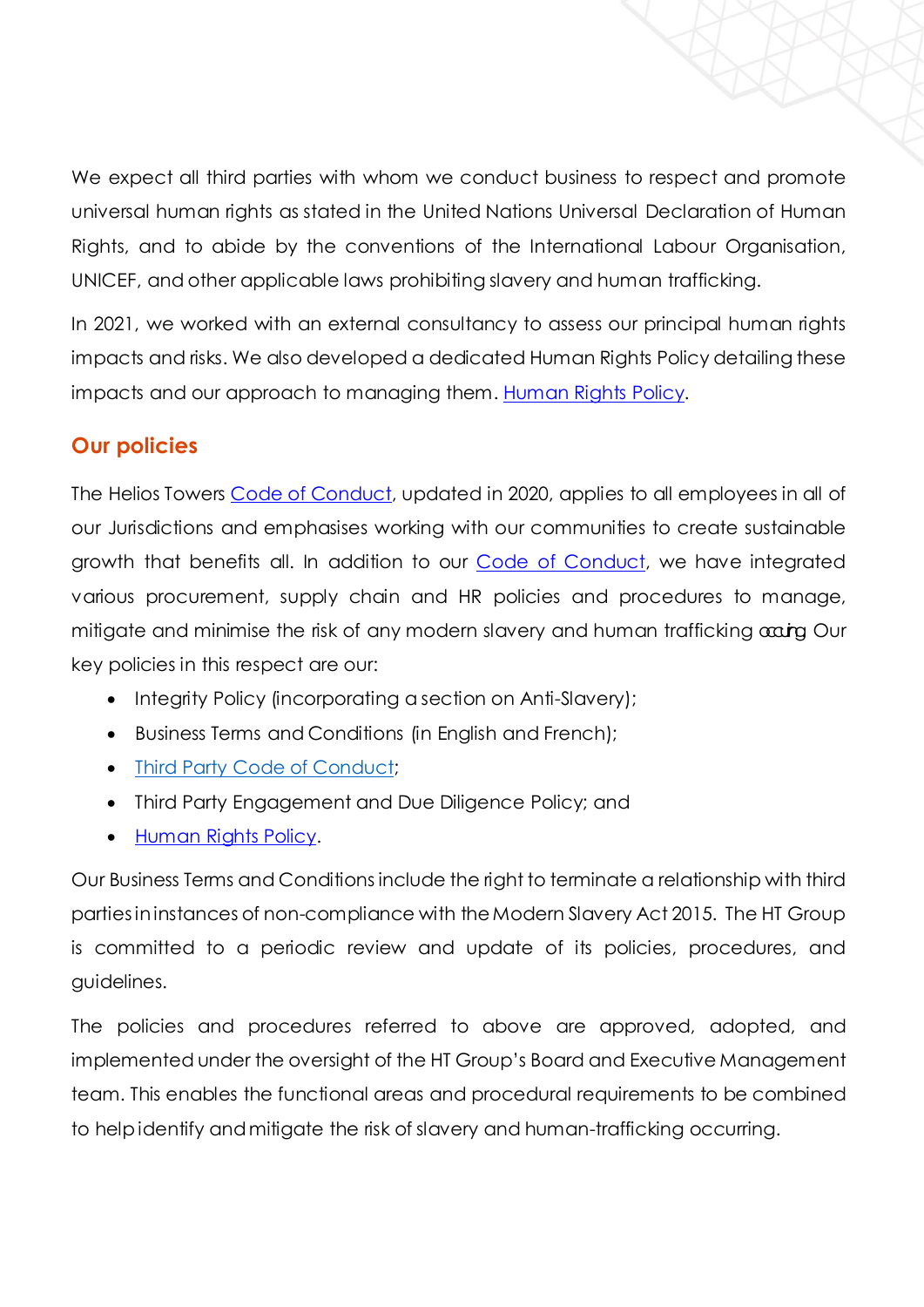# **EthicsPoint**

The [EthicsPoint helpline](https://secure.ethicspoint.eu/domain/media/en/gui/34039/index.html) is a confidential and anonymous 24/7 reporting helpline to encourage those who might have concerns of: i) breaches of the law, ii) breaches of our Codes of Conduct or other policies, or iii) any other wrongdoing, to come forward and report such concerns with confidence and without fear of retaliatory action. This includes concerns regarding slavery and human trafficking.

In 2020, we launched amobile web-intake version of the EthicsPoint helpline to make it easier for anyone to raise a concern, in a more simplified manner, via their mobile phones. In 2021, an awareness campaign was launched to provide details to third parties and their employees.

# **Due diligence**

Our most significant risk regarding slavery and human-trafficking is in our supply chain and procurement processes. We apply a risk-based approach and methodology to evaluate each third party prior to engagement and on an ongoing basis thereafter.

Third Parties identified as medium and high risk are subject to enhanced due diligence, which includes but is not limited to:

- Subscribing to our Third Party Code of Conduct;
- Screening against sanctions, enforcement lists and adverse media using our third party screening platform;
- Diligence questionnaires;
- Additional legal and financial document review;
- Third Party Code of Conduct training;
- Annual Third Party Code of Conduct certification; and,
- Regular due diligence refresh.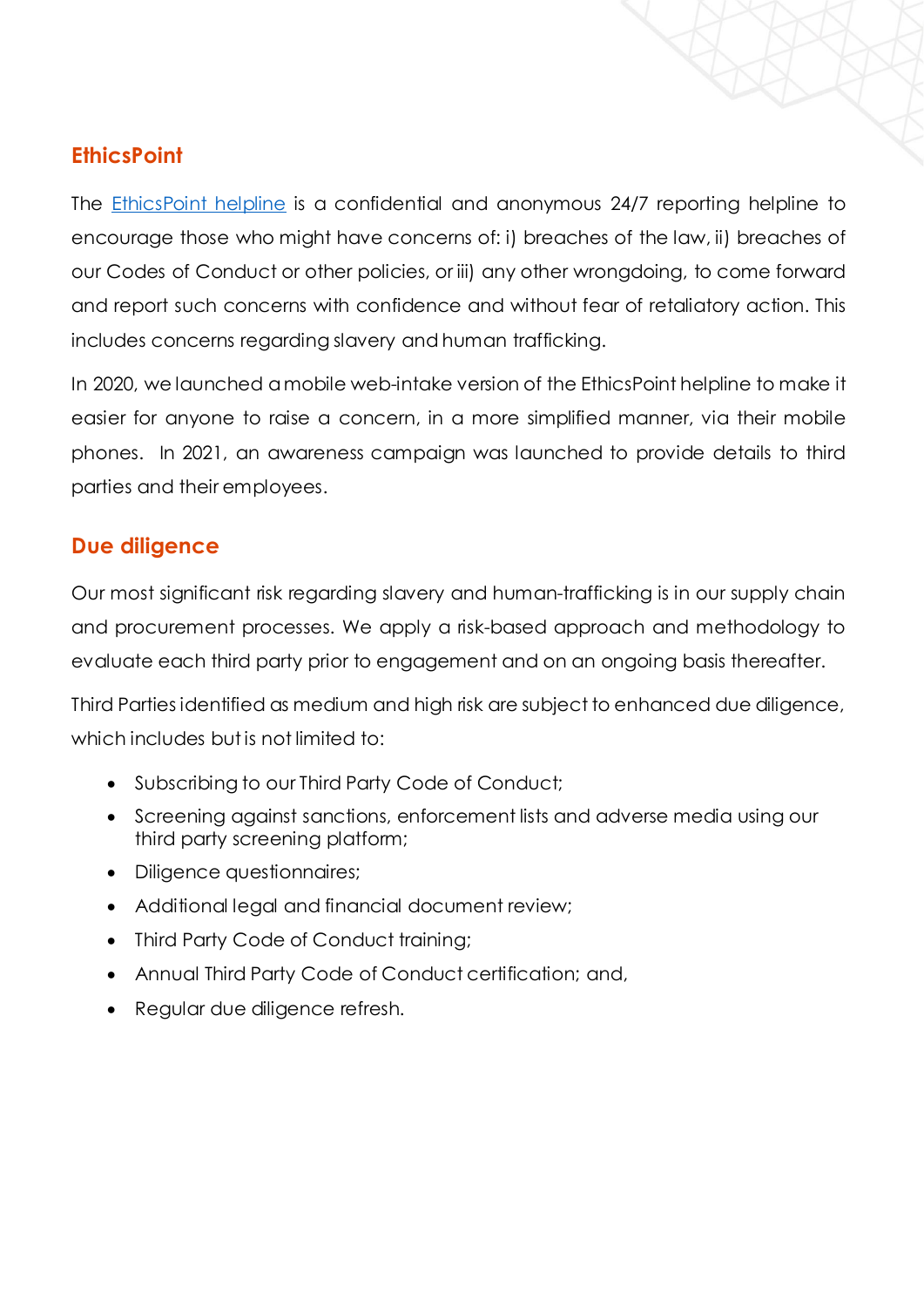## **Training**

We arrange for all our employees to be provided with an appropriate level of training, including induction training upon commencing employment and periodic reminders and refresher training thereafter. These training sessions cover how our employees should identify and report concerns including breaches of the law, breaches of our Codes of Conduct and other policies, and any other wrongdoing. We also provide face-to-face and remote training on our Third Party Code of Conduct to third parties, focussing on high and medium-risk third parties. We encourage our suppliers to undertake such training with theirstaff and we offer to share our trainingmaterials and assist with training if requested.

## **Monitoring and audit**

Modern slavery risk has increased due to the ongoing Covid-19 pandemic. Helios Towers is aware of such risks and continues to actively assess and manage its response in respect of potential health and safety concerns, the treatment and payment of workers in its supply chain and, access to grievance mechanisms.

During 2021, our compliance function conducted limited on-site visits to regional offices, supplier premises, and tower sites in each of the jurisdictions. However, operational teams continued to conduct such visits andmeet withindividuals providing services to Helios Towers. We expect to resume on-site visits with the relaxation of Covid-19 restrictions in 2021 and will consider the engagement of external reviews, if these are not possible.

Further, we conducted several supplier performance reviews and audits in each jurisdiction during 2021, and as of 31 December 2021, we obtained certification from approximately 91% of high and medium risk third parties that they comply with the requirements of our Third Party Code of Conduct. We will continue to follow up any outstanding third party certifications in the course of 2022.

### **Effectiveness**

We assess any instances of non-compliance as they arise, on a case-by-case basis, and take action as required. We will only conduct business with those third parties who